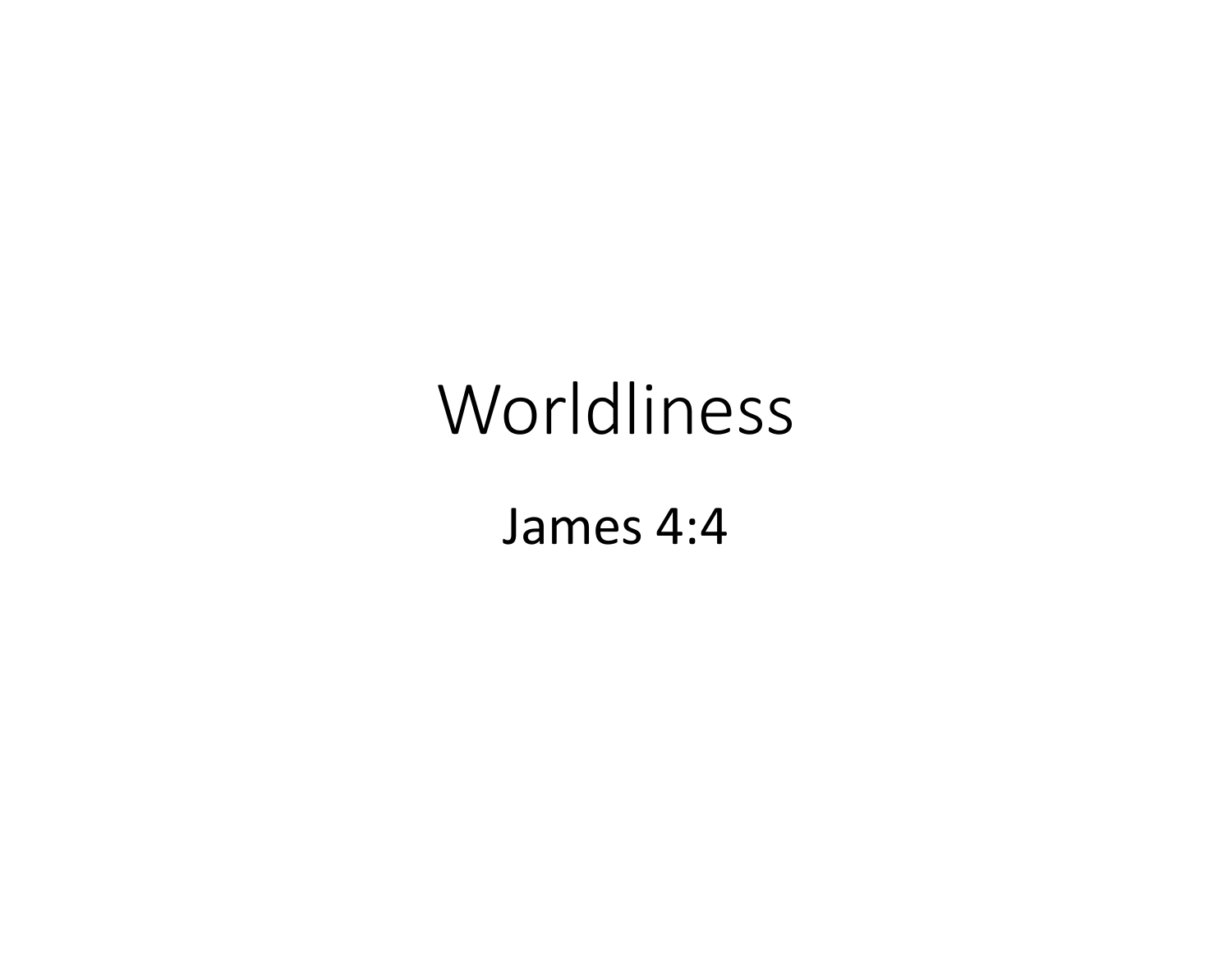Worldliness Defined:

Worldliness is a tendency to consider material possessions and physical comfort as more important than spiritual values: whereas the world focuses on the life that now is while godliness focuses on that which is to come.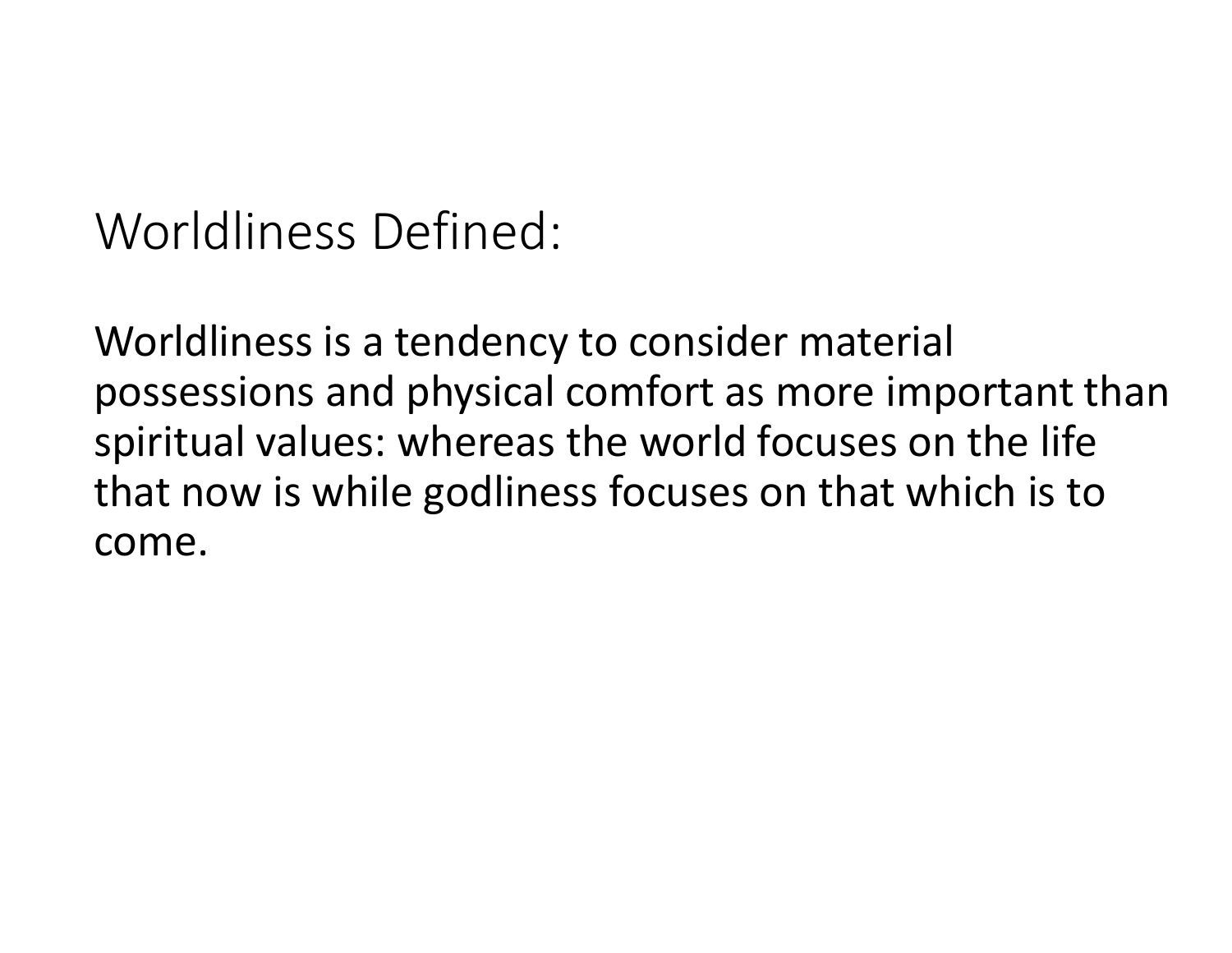The Scriptures and Earthly Possessions:

- Prov. 27:23-27 Essential in life.
- Eccl. 3:13; 5:19; 9:7-10 "this is the gift of God"
- Eph. 4:28 "he may have whereof to give to him that hath need"
- 1 Tim. 6:17-19 "Charge them that are rich in this present world…but…"
- Phil. 4:10-16 "to abound and to be in want"
- 1 Tim. 6:6-10 "godliness with contentment is great gain…minded to be rich"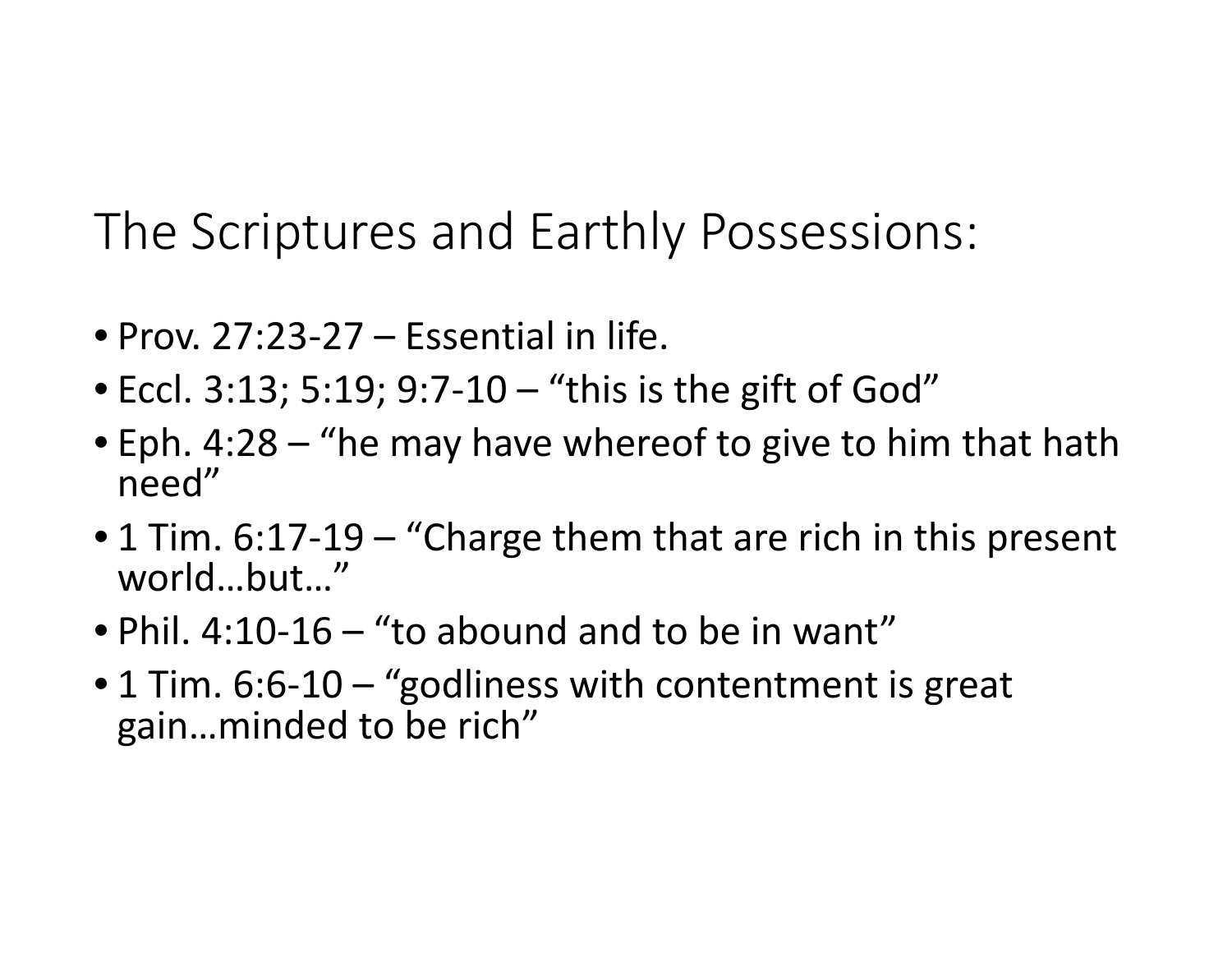Choices Have Eternal Consequences:

- Rom. 12:1-2 The apostle Paul makes the distinction through the terms "do not fashion" and "be ye transformed."
- •Josh. 24:14-15 Understand that our choices have eternal consequences.
- •Deut. 30:19 "choose life"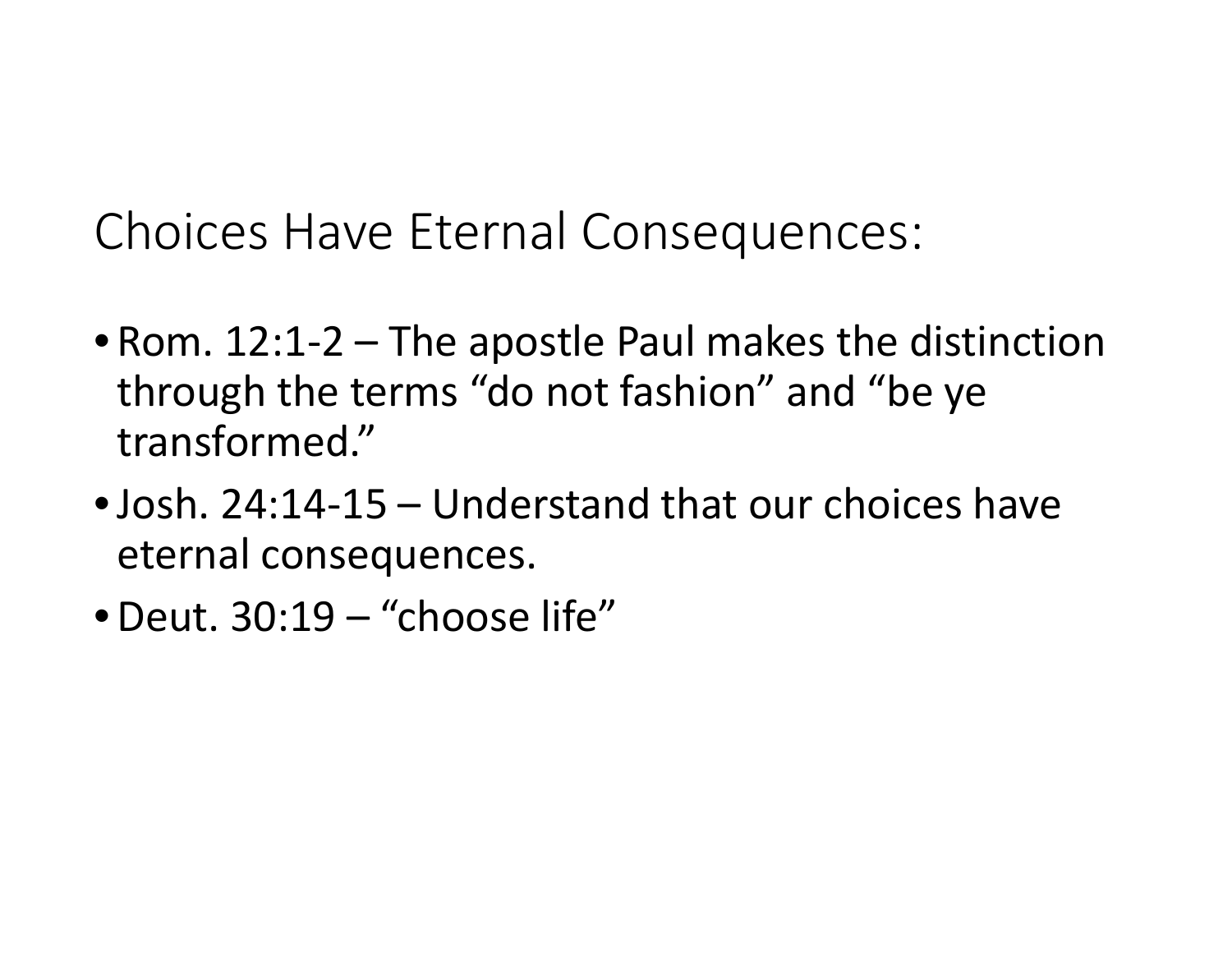Distractions of the World:

- •1 Jn. 2:16-17 How worldliness infiltrates life.
- Mk. 4:18-19 distraction in the world
	- Cares of the world
	- Deceitfulness of riches
	- Lusts of other things
- Psa. 73:3-5 Envious of the arrogant when viewing the prosperity of the wicked.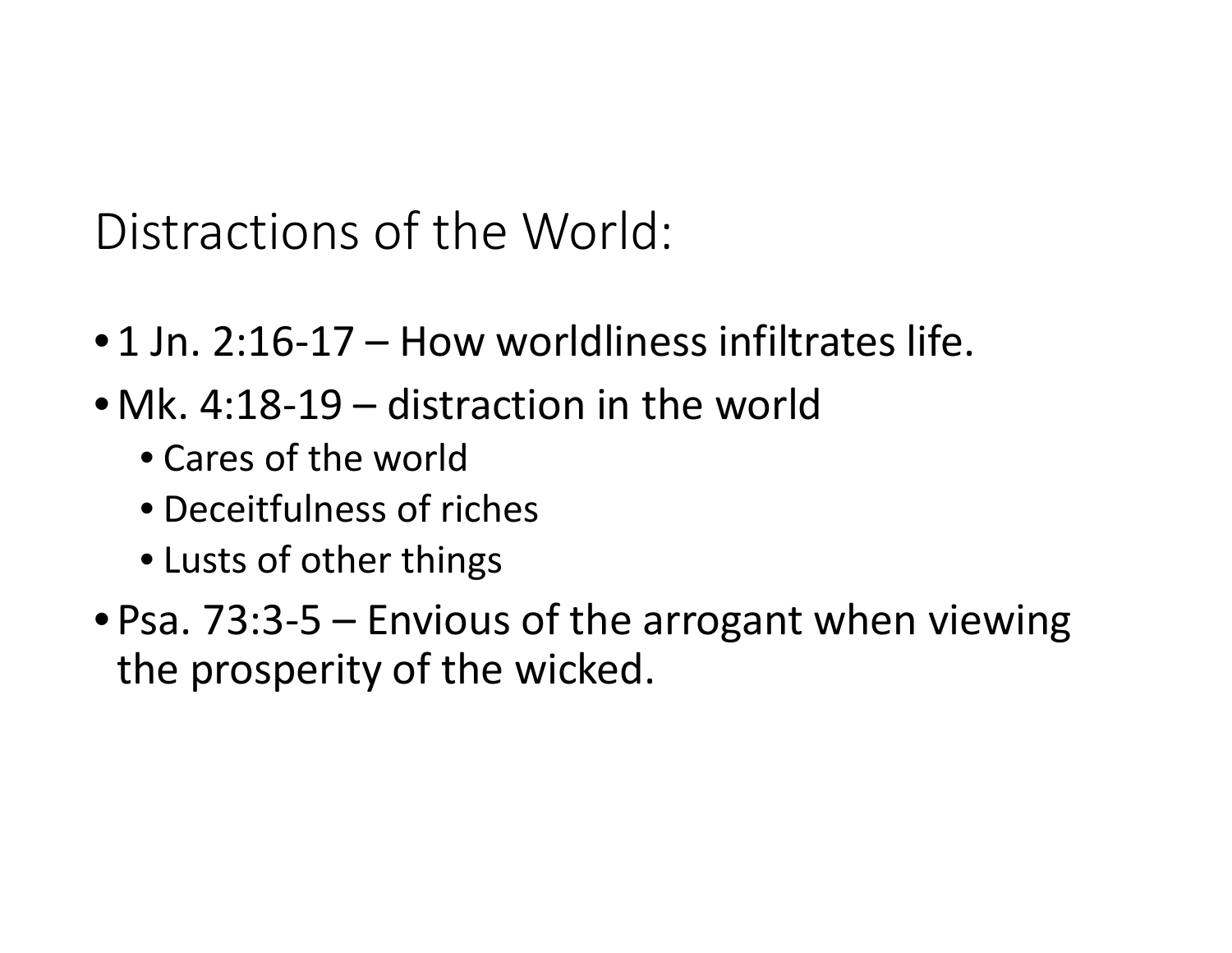Distractions of the World:

- Matt. 6:25-34 Taking excessive thought about the preservation of life.
- Titus 2:12 Worldly lusts
- 1 Jn. 5:4-5; Rev. 21:7 Whatever the distractions, faith is essential to victory.
- Lk. 18:28-30 God will provide
- Jam. 4:4 Do not get friendly with the world.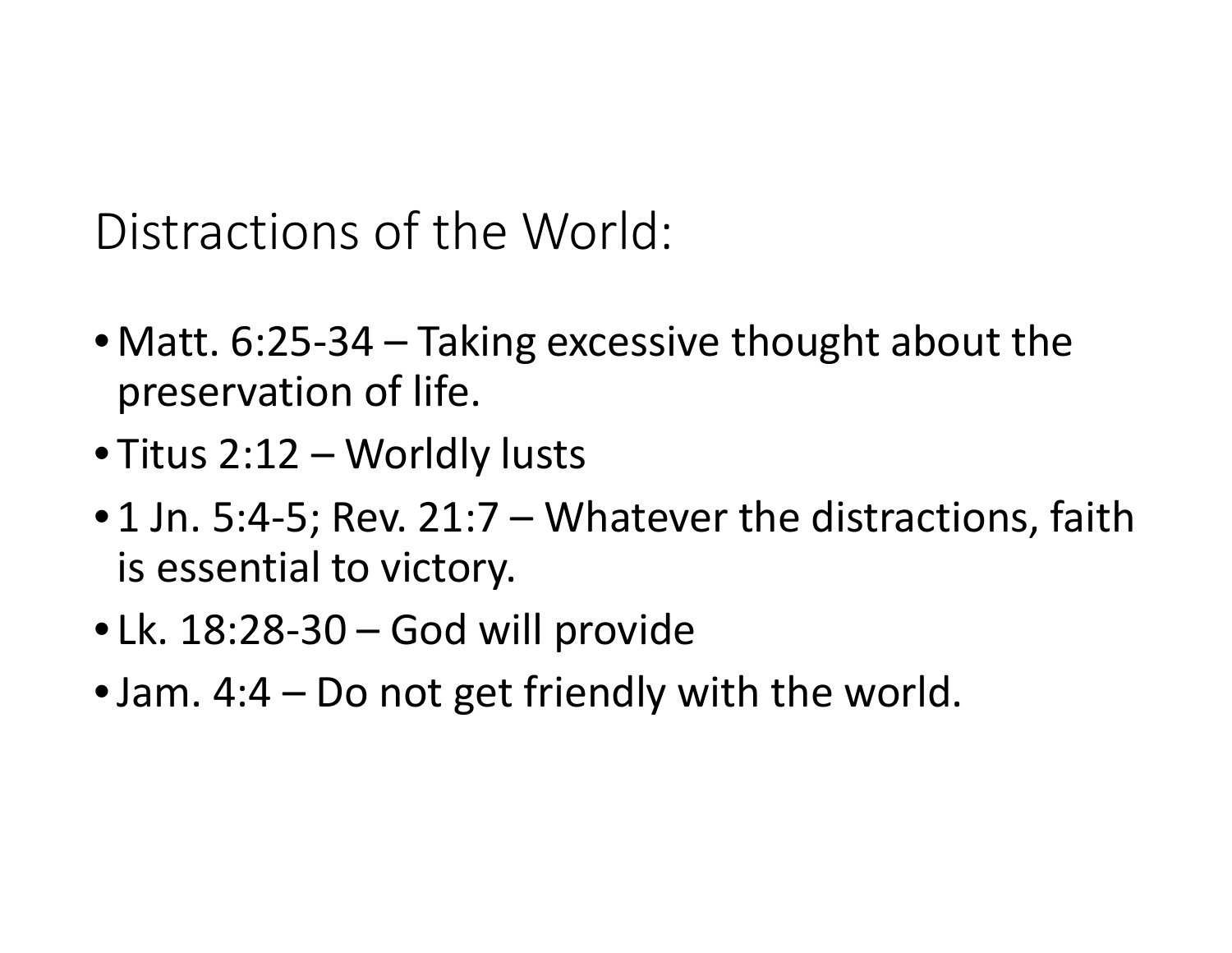## Effect of Worldliness on the Gospel:

- Positive: There are brethren who would hazard their very lives for the gospel, and/or godliness:
	- Rom. 16:3 Prisca and Aquila
	- Phil. 2:25-30 Epaphroditus
	- Heb. 11:37-39 Through faith, vs. 33, made choices contrary to worldliness and focused on the heavenly, vs. 16.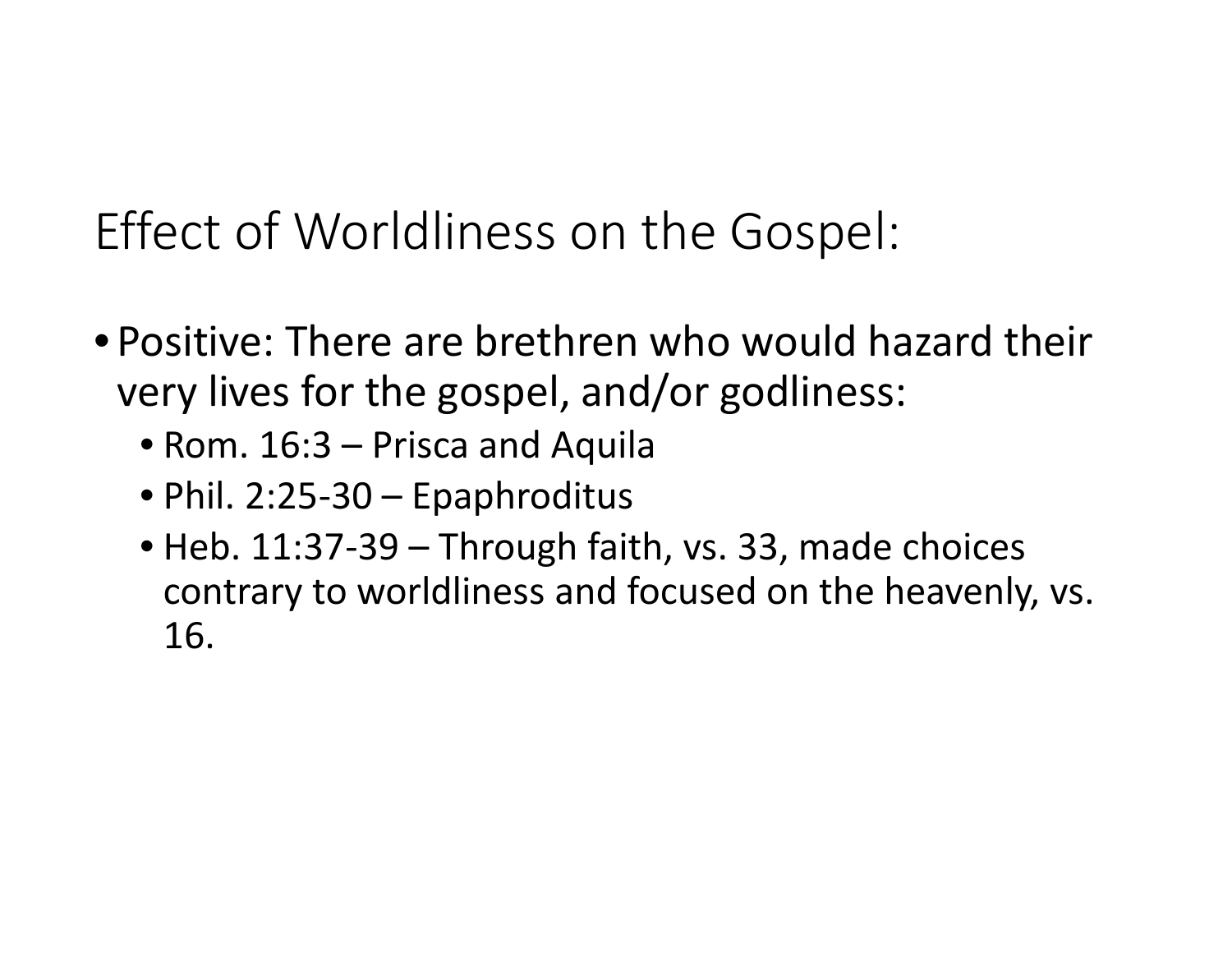## Effect of Worldliness on the Gospel:

- •Negative:
	- Matt. 10:24-28 Those who are motivated by fear
	- Rev. 21:7, 8 "But for the fearful…"
	- 2 Tim. 4:10 "Demas forsook me, having loved this present world."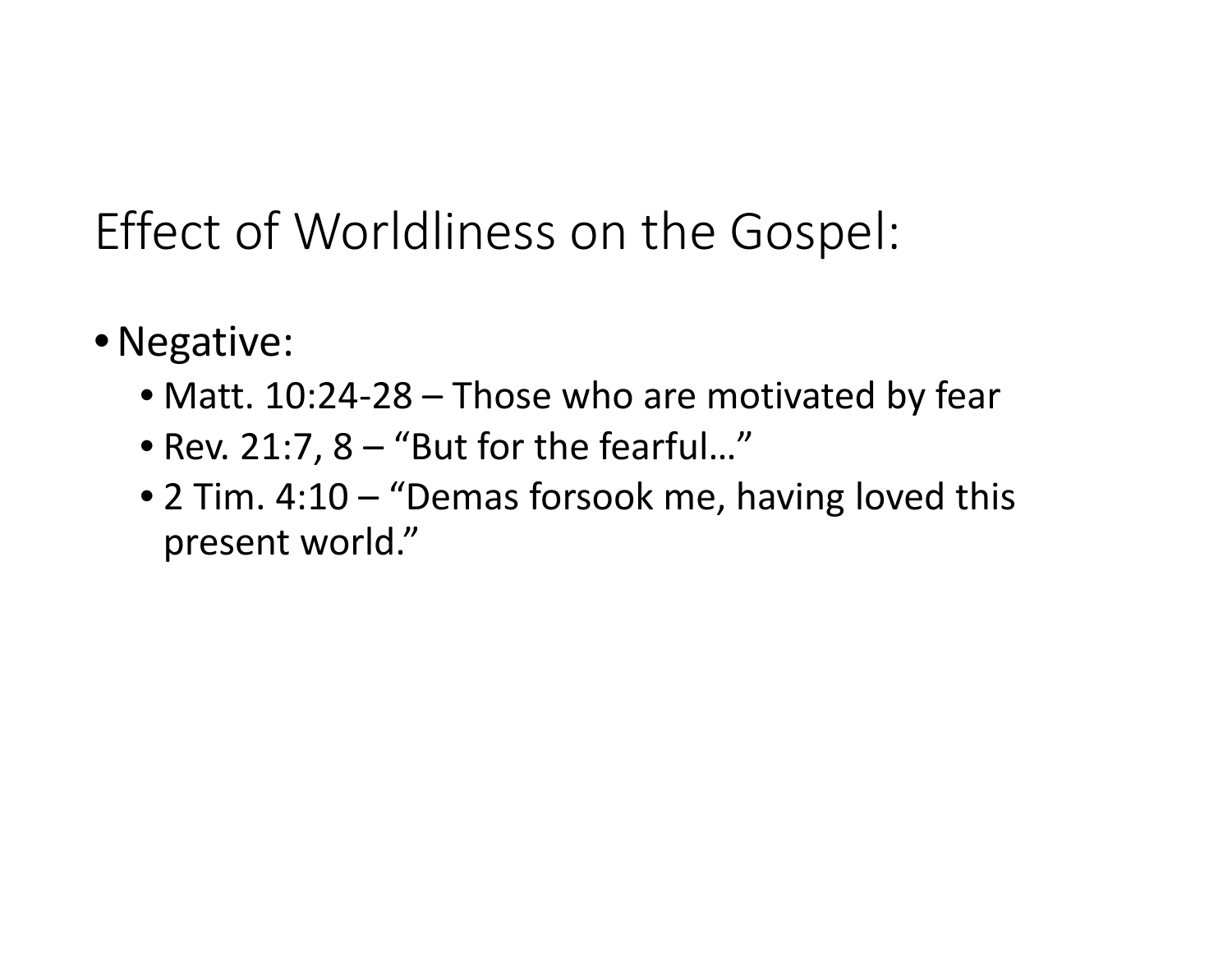#### Examples:

- Pilate and Jesus:
	- Mic. 6:8 Jehovah requires that men do justly.
	- 2 Pet. 2:14 As a Governor Pilate had a moral obligation: Protect the innocent and punish evil-doers.
	- Jn. 19:12-13 "Upon this Pilate sought to release him: but…
- Matt. 14:1-12 Herod Antipas: John the Baptist:
- Acts 12:1-3 Herod Agrippa: James and Peter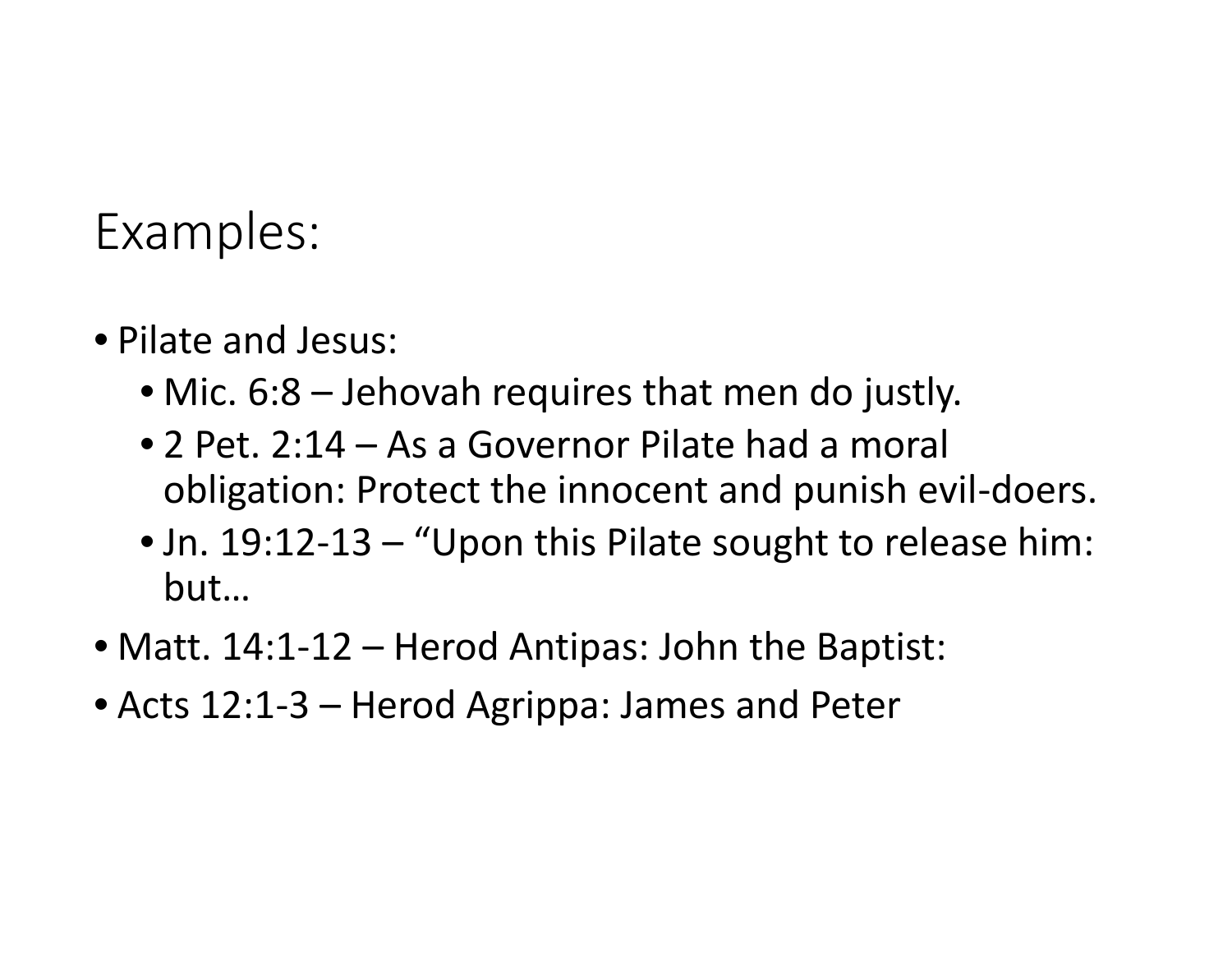## Effects of Worldliness on the Family:

- 2 Sam. 11:2-5 adultery
	- Job 31:9-11 Heinous crime
	- Mk. 4:23 Comes out of the heart of men
	- Matt. 19:7-9 Only cause justifying divorce
	- Mal. 2:13-16 God had witnessed
- 2 Sam. 11:14-21 David's case resulted in murder
- 2 Sam. 12:9-14 Death of Uriah had unforeseen consequences
- Mal. 2:13-16 divorce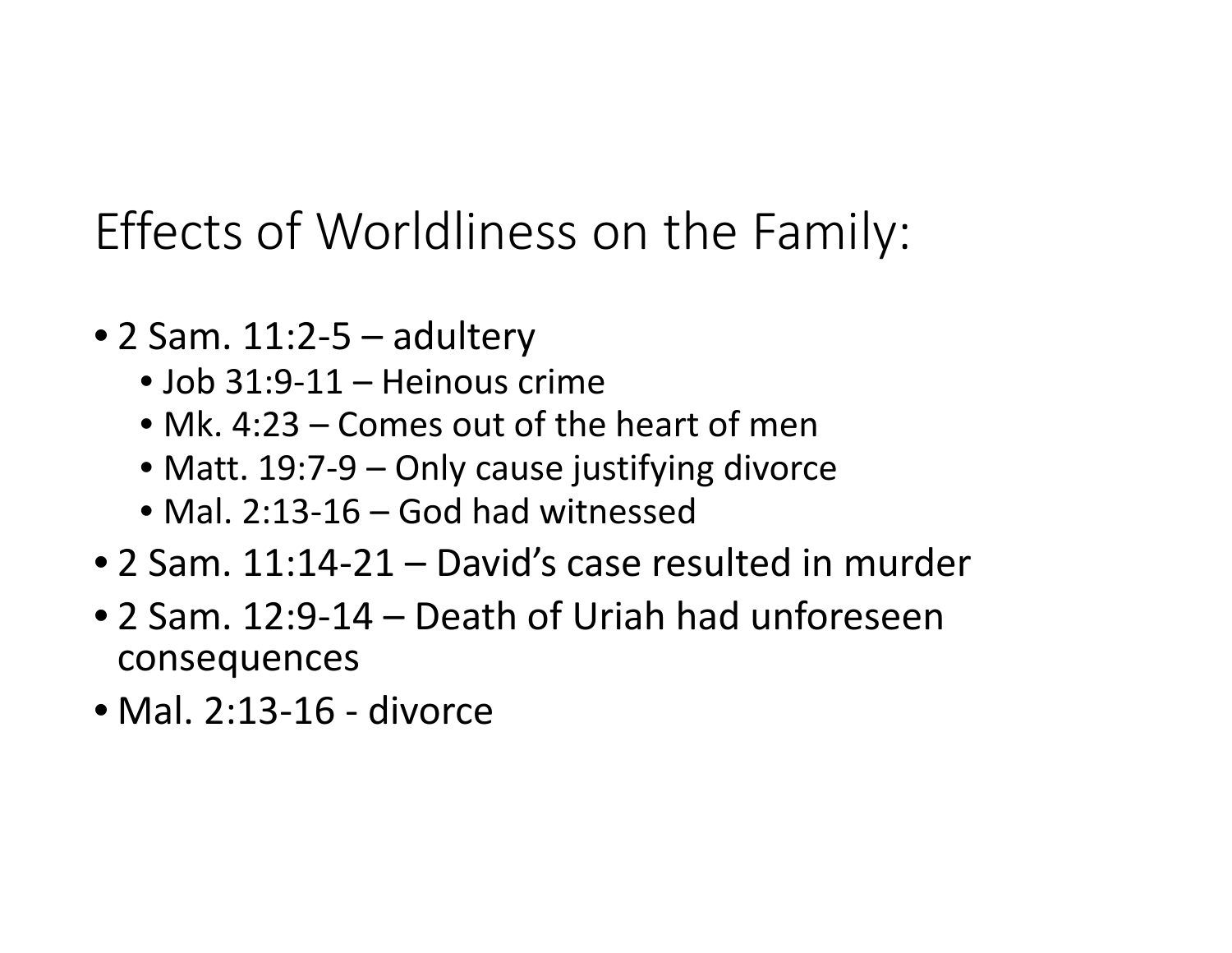General Effects of Worldliness:

- Matt. 6:24 cannot serve two masters
- •1 Jn. 2:15 "Love not the world"
- Jn. 12:25 "he that loveth life"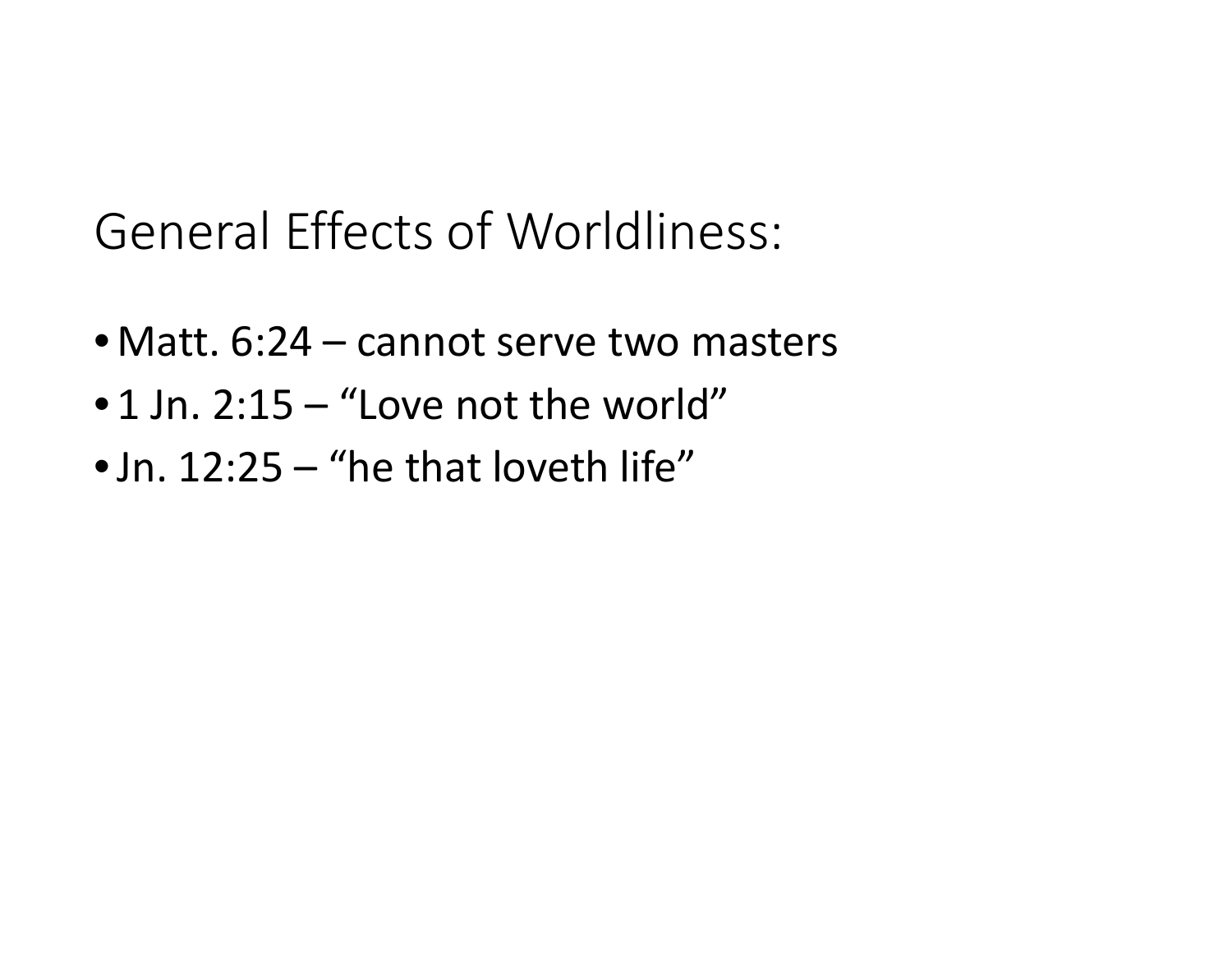### Overcoming Worldliness

- Col. 3:1-4 "Set your mind on the things that are above."
- Matt. 6:33 "seek ye first his kingdom, and his righteousness"
- Psa. 119:9-11 "Wherewith shall a young man cleanse his way?"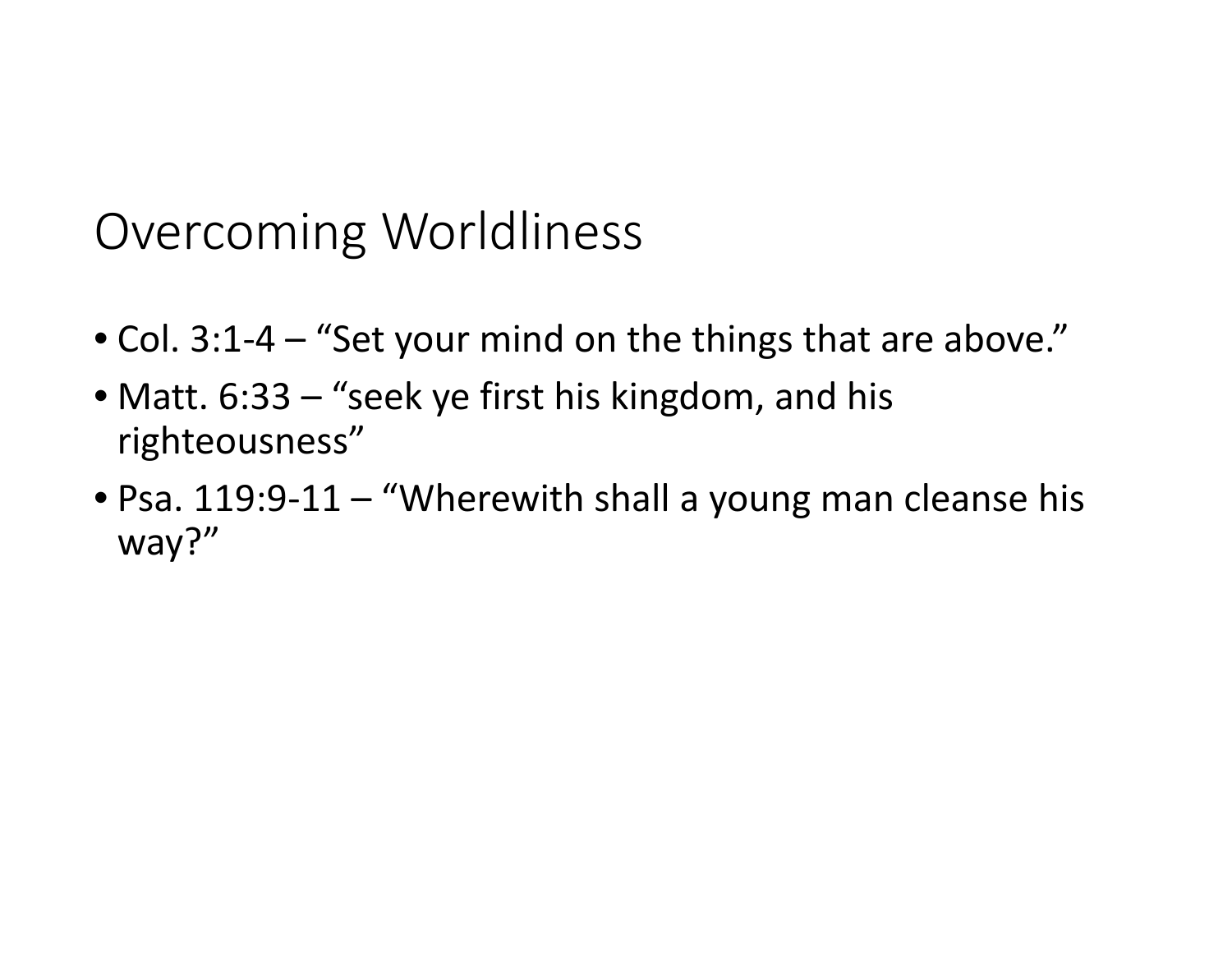Overcoming Worldliness

- Phil. 2:12-16 "work out your own salvation with fear and trembling."
- 1 Jn. 5:4  $-$  "this is the victory that hath overcome the world, even our faith."
- •1 Jn. 2:15 "Love not the world"
	- 1 Jn. 2:4-5 "whoso keepeth his word"
	- 1 Jn. 5:13 "that ye have eternal life"